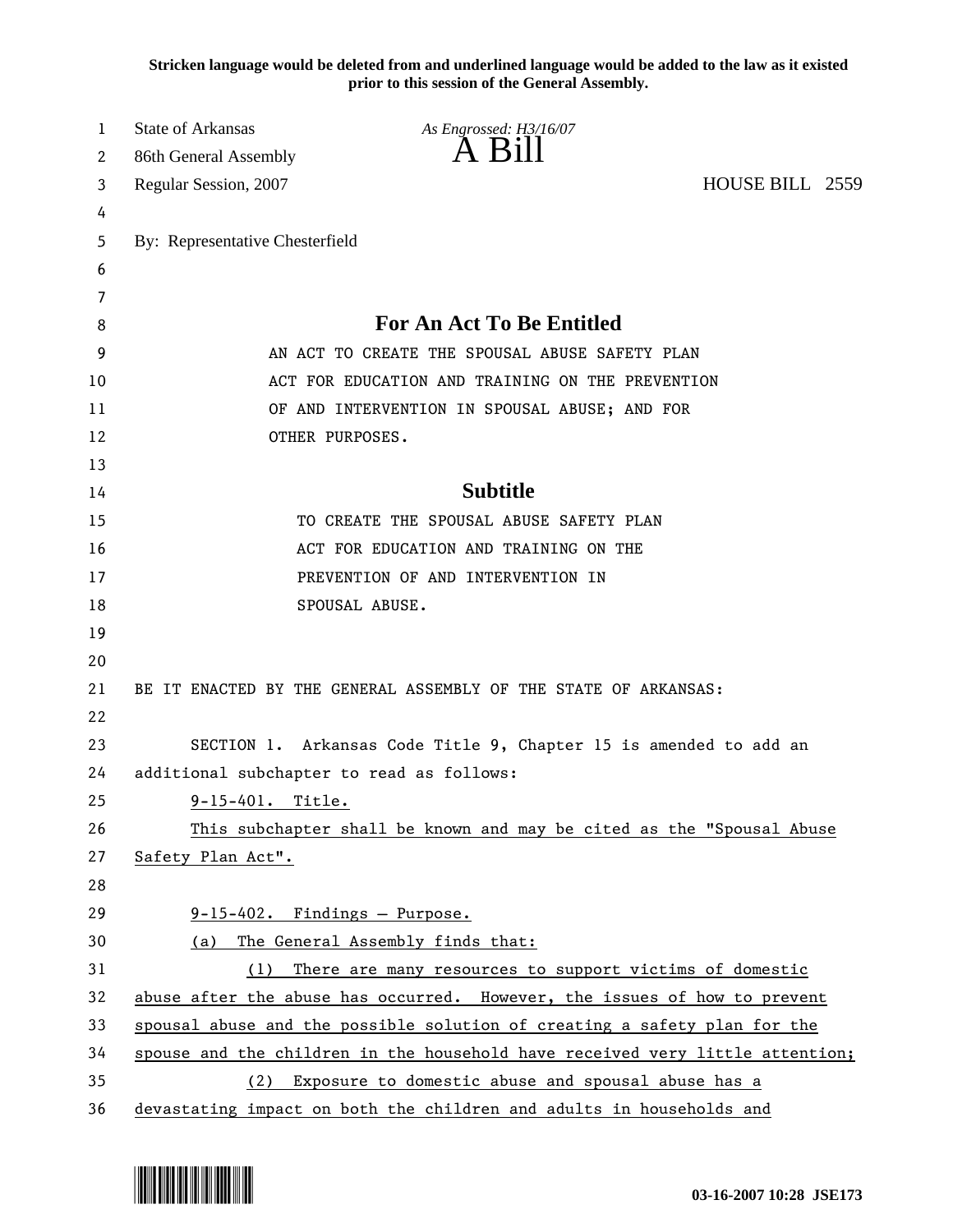**As Engrossed: H3/16/07 HB2559** 

| 1  | communities, regardless of whether they are direct victims of abuse or        |
|----|-------------------------------------------------------------------------------|
| 2  | witnesses to it; and                                                          |
| 3  | Children exposed to such violence at an early age are likely<br>(3)           |
| 4  | to become either perpetrators of abuse or victims of violence in adulthood,   |
| 5  | which is a cycle that can only be stopped through intervention and education. |
| 6  | The purpose of this subchapter is to reduce the occurrence of<br>(b)          |
| 7  | spousal abuse and to reduce the exposure of children to spousal abuse by      |
| 8  | creating a safety plan for the spouse that is a victim of the spousal abuse   |
| 9  | and for the children in the household.                                        |
| 10 |                                                                               |
| 11 | 9-15-403. Definitions.                                                        |
| 12 | As used in this subchapter:                                                   |
| 13 | "Emotional abuse" means any of the following acts:<br>(1)                     |
| 14 | Verbally attacking or threatening a spouse by yelling,<br>(A)                 |
| 15 | screaming, or name-calling;                                                   |
| 16 | Using criticism, social isolation, intimidation, or<br>(B)                    |
| 17 | exploitation to dominate a spouse;                                            |
| 18 | Criminally harassing a spouse;<br>(C)                                         |
| 19 | (D)<br>Stalking a spouse;                                                     |
| 20 | Threatening a spouse or his or her loved ones;<br>(E)                         |
| 21 | Damaging a spouse's possessions; or<br>(F)                                    |
| 22 | (G)<br>Harming the pet of a spouse;                                           |
| 23 | "Physical abuse" means any of the following acts:<br>$(2)$ (A)                |
| 24 | Using physical force in a way that injures a<br>(i)                           |
| 25 | spouse or puts him or her at risk of being injured;                           |
| 26 | Beating, hitting, shaking, pushing, choking,<br>(ii)                          |
| 27 | biting, burning, kicking, or assaulting a spouse with a weapon.               |
| 28 | "Physical abuse" may consist of one (1) or more than<br>(B)                   |
| 29 | one (1) incident described under subdivision $(2)(A)$ of this section;        |
| 30 | (3)(A) "Sexual abuse" means any of the following acts:                        |
| 31 | (i) Forcing a spouse to participate in unwanted,                              |
| 32 | unsafe, or degrading sexual activity; or                                      |
| 33 | (ii) Using ridicule or other tactics to try to                                |
| 34 | denigrate, control, or limit a spouse's sexuality or reproductive choices.    |
| 35 | "Sexual abuse" includes rape, sexual assault, or<br>(B)                       |
| 36 | sexual harassment;                                                            |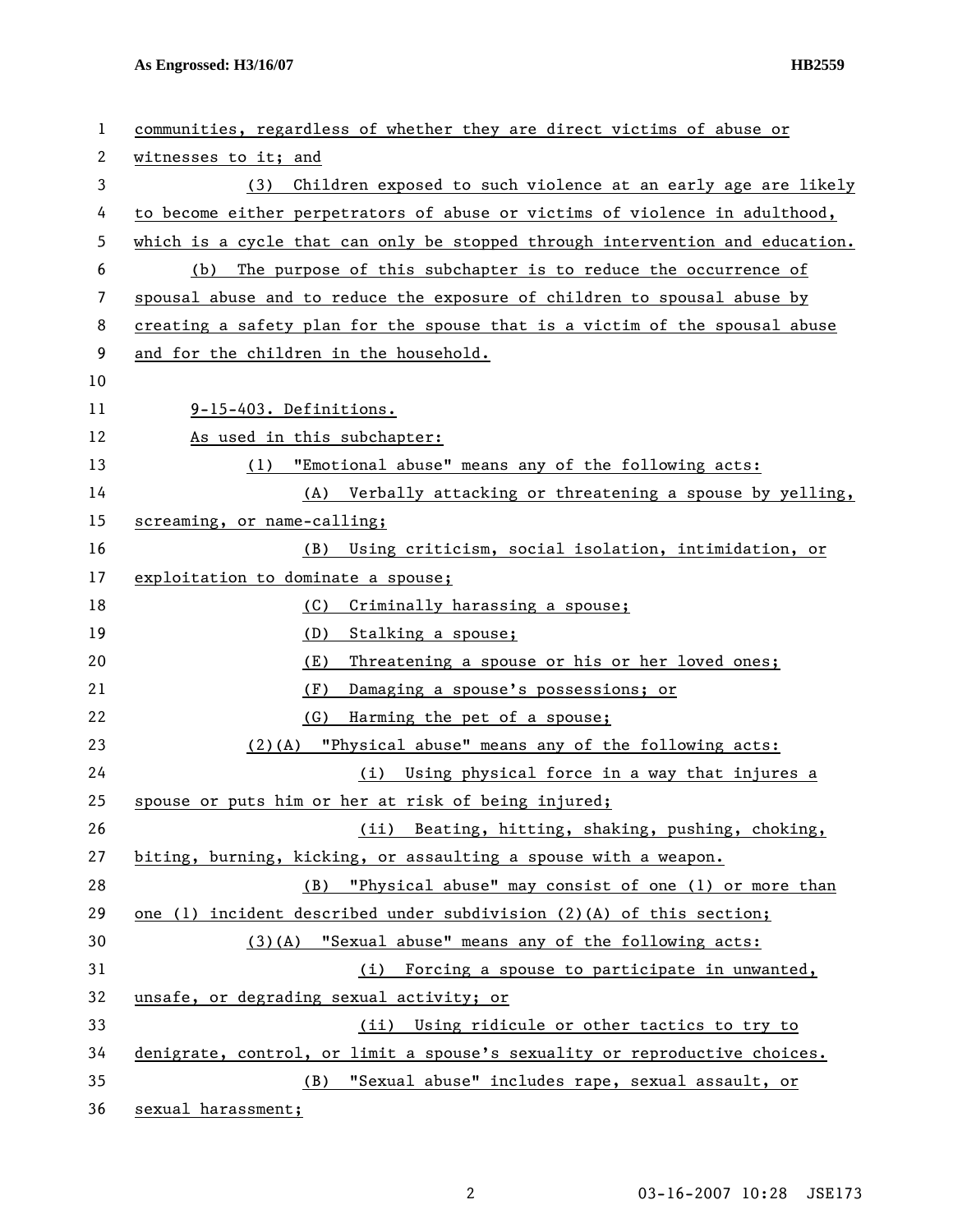| 1                | $(4)(A)$ "Spousal abuse" means an act of violence or mistreatment               |
|------------------|---------------------------------------------------------------------------------|
| 2                | that a woman or a man may experience at the hands of his or her marital         |
| 3                | partner, regardless of the timing of the act in terms of the stage of the       |
| 4                | relationship.                                                                   |
| 5                | "Spousal abuse" includes any of the following<br>(B)                            |
| 6                | committed by a spouse against his or her spouse:                                |
| $\overline{7}$   | Emotional abuse;<br>(i)                                                         |
| 8                | (ii) Physical abuse; or                                                         |
| $\boldsymbol{9}$ | (iii) Sexual abuse.                                                             |
| 10               |                                                                                 |
| 11               | 9-15-404. Safety plans and education.                                           |
| 12               | The purpose of the Spousal Abuse Safety Plan Act is to:                         |
| 13               | (1) Develop increased and improved security measures that                       |
| 14               | provide greater protection for victims of spousal abuse, especially those who   |
| 15               | have orders of protection;                                                      |
| 16               | Help victims create a safety plan to keep them and their<br>(2)                 |
| 17               | children as safe as possible by developing publications as described under $\S$ |
| 18               | 9-15-405 on what to do and where to go if danger occurs;                        |
| 19               | Make safety plan publications as described under $\S$ 9-15-405<br>(3)           |
| 20               | available in public health centers and for distribution to victims by police    |
| 21               | officers when responding to spousal abuse calls;                                |
| 22               | (3) Create special training initiatives regarding the dynamics                  |
| 23               | of spousal abuse for police intake officers, health officials, and social       |
| 24               | workers in order to help ensure a continuously improving response to spousal    |
| 25               | abuse;                                                                          |
| 26               | Encourage the development of community-based, civic-based,<br>(4)               |
| 27               | and faith-based healthy relationship courses to teach to both adolescent boys   |
| 28               | and adolescent girls as they begin to date:                                     |
| 29               | The elements of healthy relationships;<br>(A)                                   |
| 30               | (B)<br>Acceptable and unacceptable behavior in relationships;                   |
| 31               | (C)<br>The concept of respect;                                                  |
| 32               | (D)<br>Conflict resolution techniques;                                          |
| 33               | (E)<br>Anti-violence; and                                                       |
| 34               | (F)<br>The prevention of sexual assault and sexual                              |
| 35               | harassment;                                                                     |
| 36               | Help raise awareness about the devastating impact that<br>(5)                   |